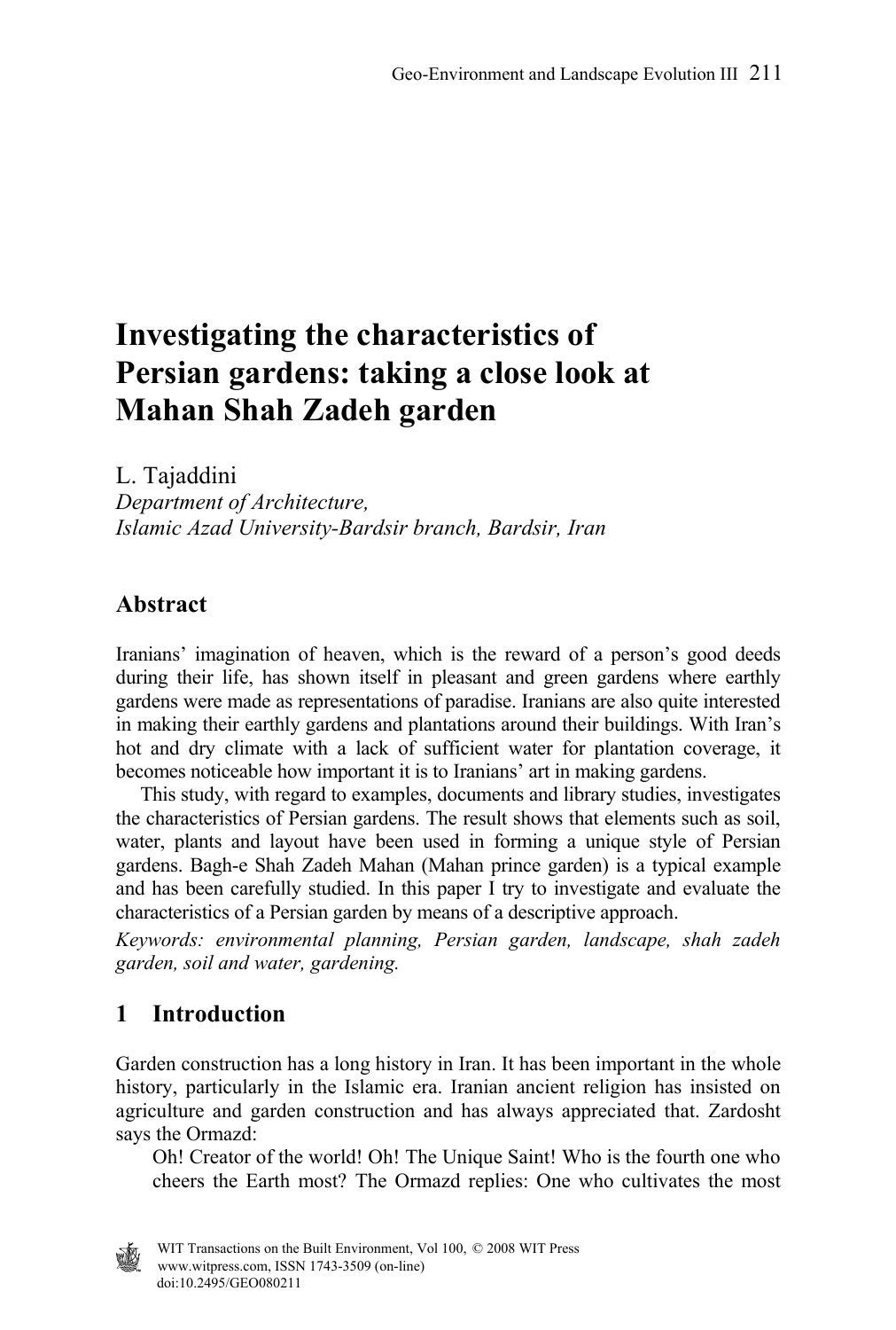wheat, and plants the most vegetable and trees. One who irrigate the arid land and farms in the muck!

 In the Islamic era, construction of gardens has been appreciated by all residents of this ancient land. In addition to construction of large and majestic gardens outside the cities, construction of gardens inside and around the cities have been specific to this land for centuries. In Islam, to plant trees is admired and to cut and remove them is condemned. We have so many narrations from our Imams in this regard. Also, in the Holy Koran there are many verses regarding the green trees in paradise.

 Since most parts of Iran have a hot and dry climate, the use of water and plants has always been of great importance. These two reasons have led to the garden construction art becoming of great significance in Iran.

# **2 Elements of a Persian garden**

Four elements including land, water, plants, and space are the important elements of an Iranian garden. Along with each other, these elements in a mental framework of Iranian architecture form the Iranian garden. Other elements, however, can be involved in forming gardens, although they are regarded as ancillary elements or minor components and manifestations of a garden's main elements.

### **2.1 Soil**

So far as land is regarded, which is a major element of garden, apart from general shape and position, other factors including soil type, slope and differences in levels, feasibility of irrigation, and fertility are also of importance. For instance, a main reason to construct gardens in steep lands with natural slopes is because of water's natural flux through the garden.

 Iranian gardens may be constructed on a land with either a low or a steep slope. In the case where a garden is constructed on a steep slope the type of garden is affected by this and it is constructed in a variety of levels; doing so makes it possible to create waterfalls.

### **2.2 Water**

Flowing water is the most important element to have revived interest in and sustained the Iranian garden. Duct water flows through channels and streams and passing through the main stream, it flows through lateral channels. Water exists at least in three aspects, namely, conceptual, functional, and aesthetic. These aspects can easily be pursued in discussions such as how the water exists in the garden and how it flows there, water supplies, and garden irrigation. In most cases, ducts and springs have been the main sources of supply to gardens, and in many, the amount of water and its management and distribution, done accurately and carefully, has determined the garden's area. How to irrigate the gardens which is directly associated with the type of the land, is important where an Iranian garden is concerned. Of course, considering the lack of water in most

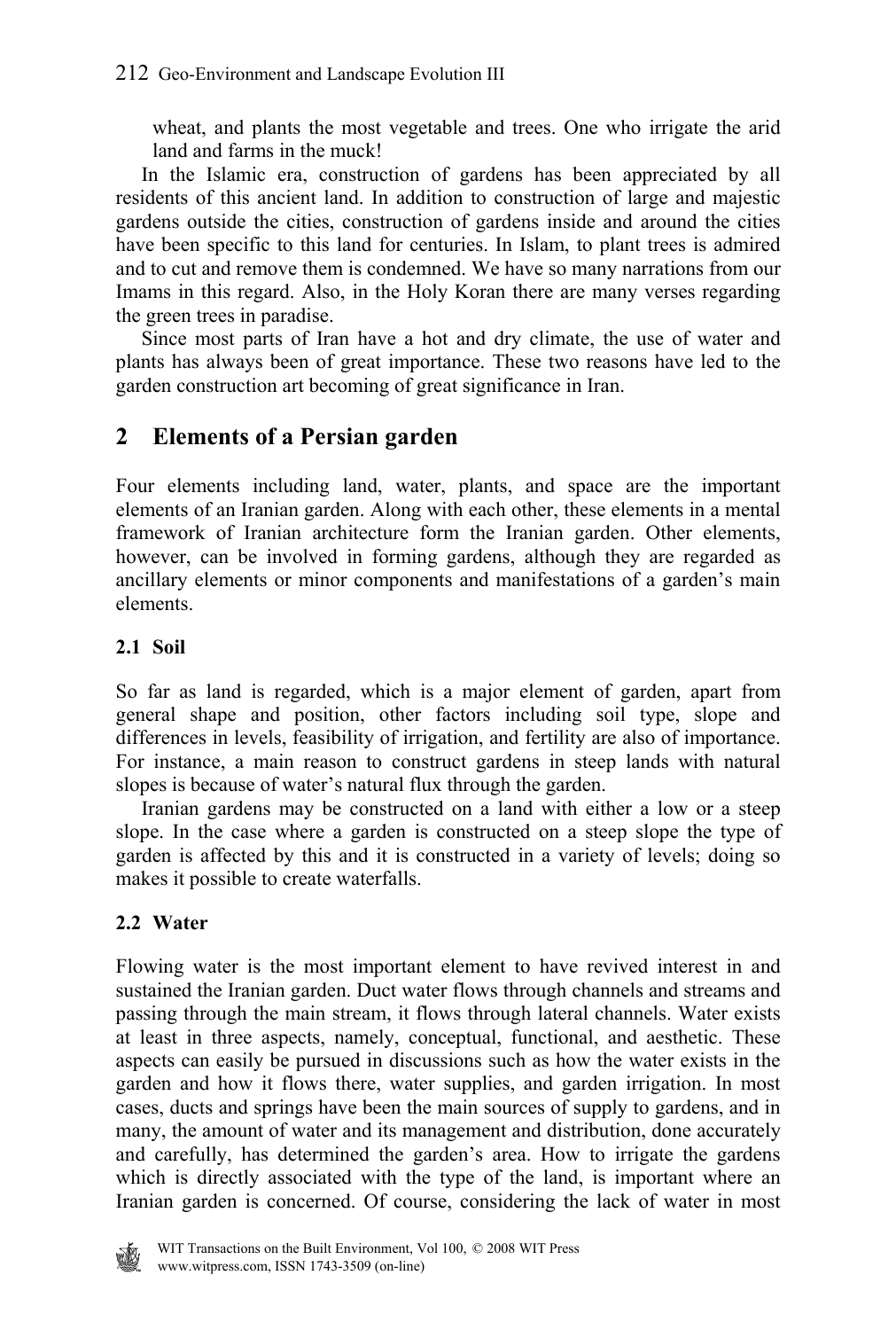regions of Iran, considering the respect and sainthood attributed to water in Iran, and in Iranians interest in applying water in the garden, Iranians have always made it flow in different ways through the garden and have always added to its appeal and elegance.

#### **2.3 Plants**

Apart from species and type, vegetation is also significant due to the location, cultivation plan, beauty, and its usefulness. Plants even play a role in protecting gardens against destructive natural events. In an Iranian garden plants are used for different purposes including shade, yield, and garden ornamentation, etc. Since usefulness is a very important aspect of Iranian garden construction, fruit trees are more prevelant in them and shading trees are less frequent, and least of all are ornamental trees. As a result of the hot and dry climate of Iran, gardens contain mostly trees. Use of flowers and shrubs to provide colour and scent also have their place. Along the streams in long streets are planted cedar, pine and box. Aspen, Tabrizi and rowan have mostly been planted in clay lands. Wychelm, bid, and purple trees, have often been planted around pools. Plots at both sides of the routes into a garden, were covered by fruit seedlings, plots around the gardens were covered by grapevines, and the pathways, corners, and shelters were covered by fig, senjed, and annab trees. Instead of planting high trees and bushes among the plot to cover the garden's building, spest (a kind of alfalfa) was used. Also flowers have had important role in gardens. Seasonal flowers used to be planted in front of palaces and small aromatic flowers had been planted beside trees.

#### **2.4 Space**

The last, but not least element of an Iranian garden, is space or architectural space. With a definition of garden, the space or architectural space, organizes the garden with an elaborate discipline and forms the areas and sections inside and outside the garden. In this regard, structures, landscapes, interiors, ornamental elements, and the relation between water, plant and land are considered. In Iranian gardens, closed spaces are combined with open spaces and are not separated from each other. We even see that water flows through these areas.

 The Iranian garden is continuously surrounded with a wall which is generally long and made of adobe, and lacking any ornaments (except fences of ancient governors and regional rich people). Hence, Iranian gardens have been both a place of solitude to rest in, and a place that is secure.

 Presenting water to its best advantage has been done by selecting levels to graduate the water's route, to make the sound of water gushing or tickling more audible and to control the speed of flow of the water. A water pool, whose main dimension is along a building's length and in shapes that are usually symmetrical, have usually been built in a prominent position in front of the garden, although sometimes they have been constructed as a basin inside the structure of ancient gardens.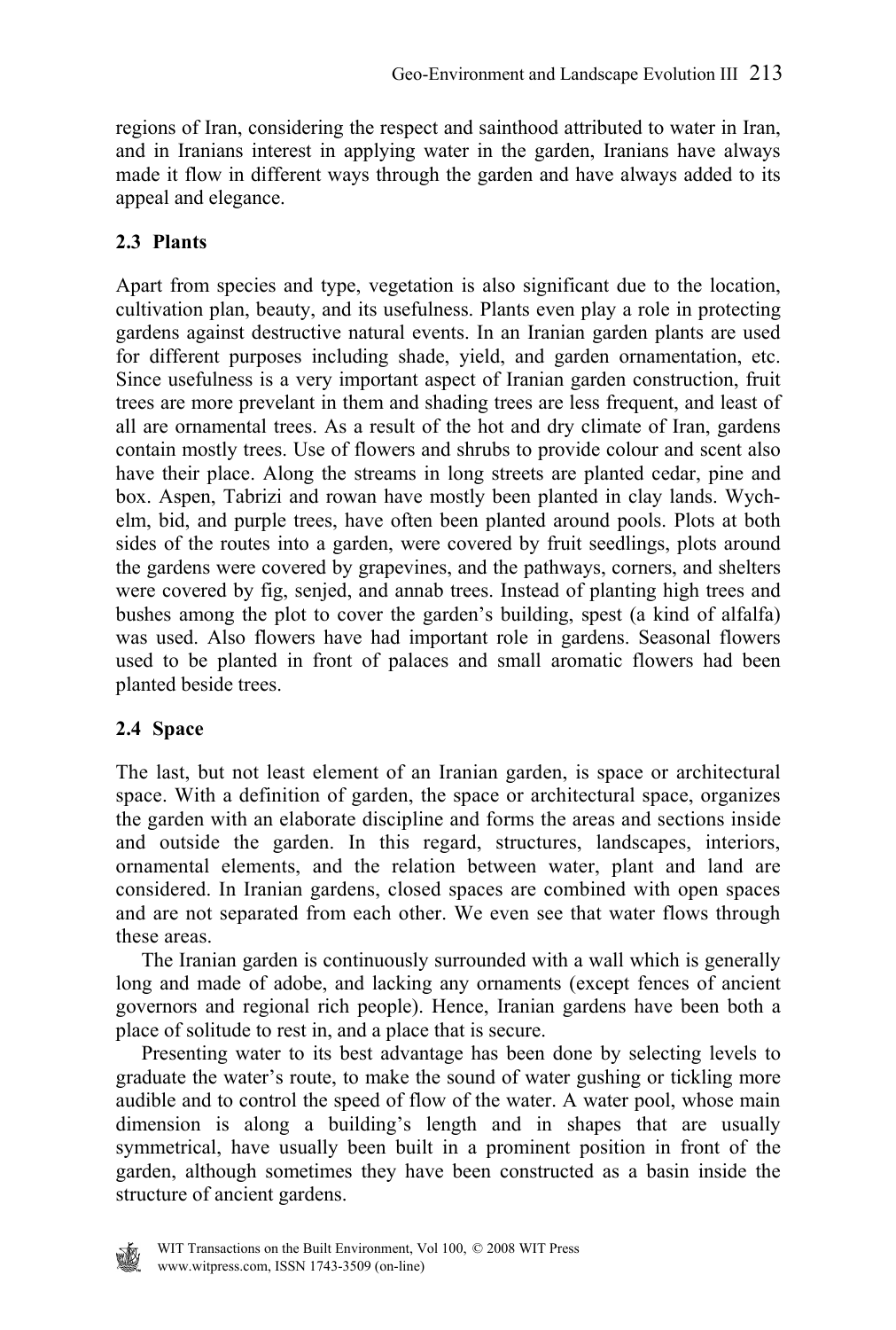### **2.5 Geometry**

Geometry is the main principle of Iranian garden construction. Paying attention to geometric shapes, and creating square shapes to simplify the appearance of the garden's components, and accurately determining where to plant the trees so that they are seen from any angle, has been of great importance. In Iranian gardens the focus is on the main axis, a pathway usually surrounds the garden and the main routes divide the garden to parterres and parterres consist of plots.

 The pools in ancient gardens have often been deep and contain several fountains. An example is the pool in Hezar Jaribe No Garden, Isfahan (Safavian Era) which had included five hundred fountains.

 Before Islam Era and at its beginning, rounded pools had been prevalent, but later on, pools have been made in square or rectangular shapes.

 Garden castle has been made in different points of the garden. A castle has been made in the middle of the garden in a way that the main view has been made along the garden's linear axis with one third ratio, along the linear axis, are points where the castle was constructed.

 Garden's lateral elements mostly include elements which are manifestations of the garden's main elements, and in any of the main elements, these manifestations and lateral elements such as ornamental elements, pools, etc. can be pursued.

# **3 Types of Iranian garden**

In a general classification, considering the somatic features, the following gardens can be mentioned:

- Garden located on flat levels: Fin Garden, Kashan and Eram Garden, Shiraz
- Garden located on steep levels: Bagh Takht, Shiraz and Shahzadeh garden, Mahan
- Aquatic Garden: Ael Goly, Tabriz
- House Garden: Amir Garden, Tabas
- Garden located aside a river: Ayine Palace, Isfahan (Safavi Era)

Considering the main function of the garden, the following gardens can be mentioned:

- Fruit Garden: The simplest from a design viewpoint, and economically the most profitable.
- Residential Garden: Garden where most of the rich people and government men have constructed their residential structures there.
- Residential-governmental garden: Gardens in towns lacking administrative and military organizations, at which the governors lived, and consisted of residential structures in addition to buildings to deal with governmental affairs.
- Governmental Garden: Garden in capitals and important cities in which the designing of residential and bureaucratic spaces had been in a manner that no disruption had occurred in activities.

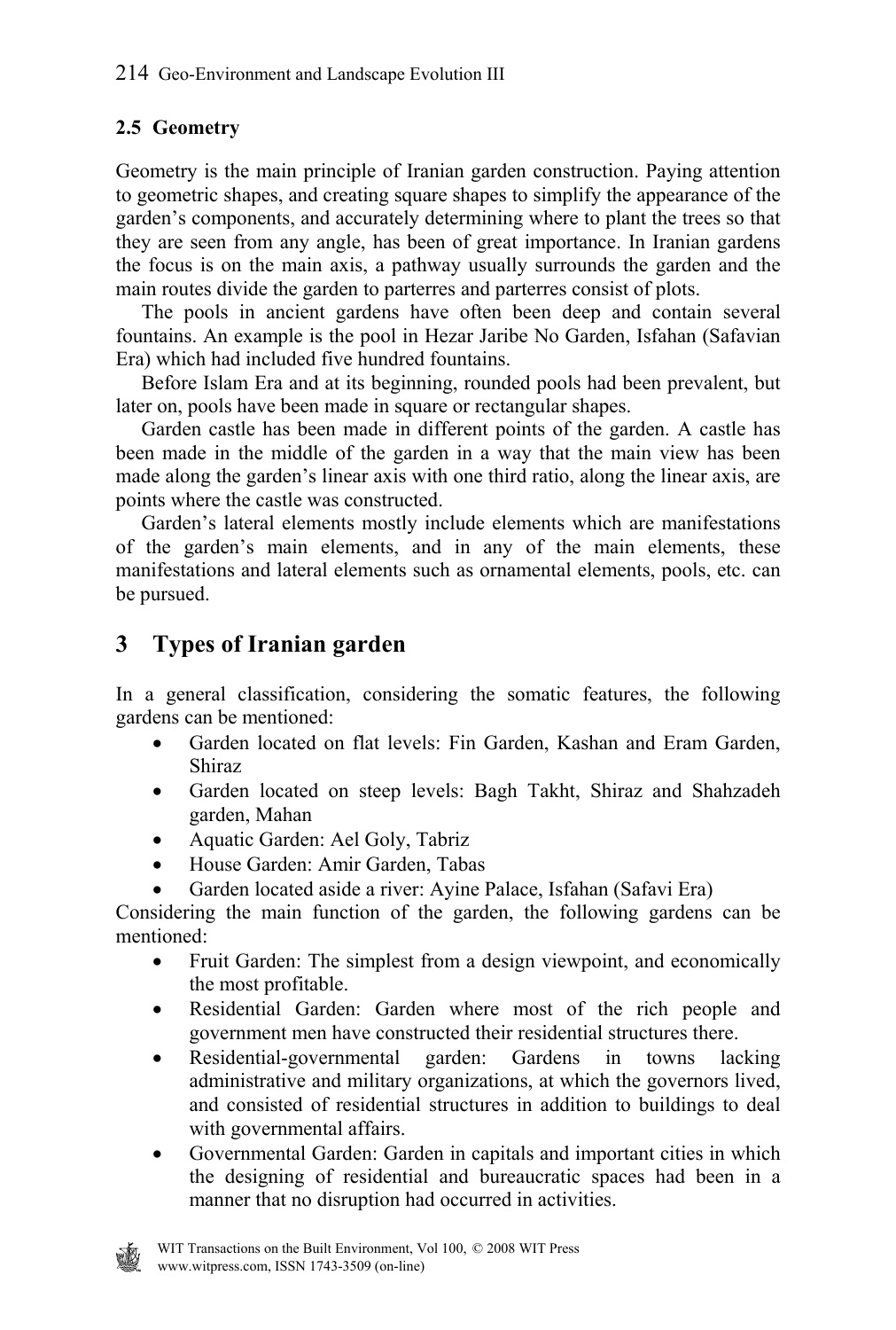• Grave Garden: A type of garden in which most parts are dedicated to tombs.

 A number of famous gardens are as follows. They may be useful in protecting this valuable historical heritage.

Fin Garden, Kashan- Shahzadeh Garden, mahan- Il Goly (Shah Goly) Garden, Kerman- Dolat Abad Garden, Tabriz- Eram Garden Yasd- Delgosha Garden Shiraz- Afif Abad Garden, Shiraz- Jahan Nama Garden, Shiraz-Chehelsotoon Garden, Isfahan- Niavaran Garden, Tehran- Sa'd Abad Garden, Tehran- Abbas Abad Garden, Behshahr.

In this article, Shah zadeh Garden is examined as an example:

An introduction to Shah zadeh garden, Mahan-Kerman

# **4 Introducing Shahzadeh garden, Mahan-Kerman**

Shahzadeh Garden is located at a point 35 km from south-eastern Kerman, and at a point 6 km from Mahan, on the Kerman-Bam Road near the altitudes of Joupar. It is an Iranian garden benefiting from the best natural situation. Shahzadeh garden, Mahan has been constructed in Ghajar Era, at 11-year old sovereignty of Abdolhamic Mirza Naseroldoleh. This garden is located near the tomb of Shah Nematollah Vali on the hillsides of Joupar altitudes. Fertile soil, sufficient sunshine, mild wind, and access to Tigaran water had made it possible to construct a garden on that scale on an arid and barren land. Shahzadeh Garden is located on Joupar altitudes in an area of 5.5 hectares, in a rectangular form and slope of about 6.4%. A long fence separates it from the undesirable atmosphere of its peripherals.



Figure 1: Main elevation of Shah Zadeh garden, Mahan-Kerman.

WIT Transactions on the Built Environment, Vol 100, © 2008 WIT Press www.witpress.com, ISSN 1743-3509 (on-line)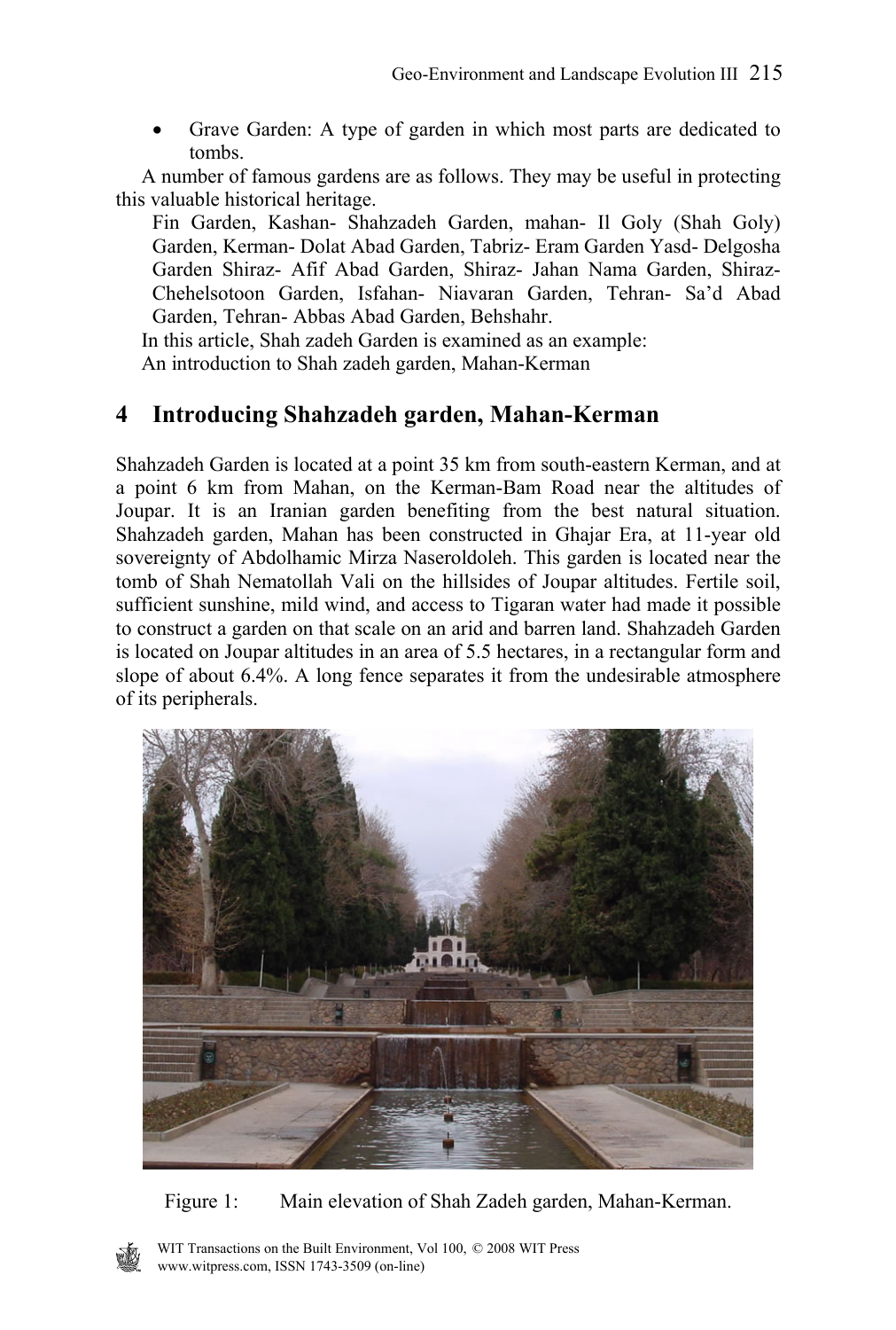#### 216 Geo-Environment and Landscape Evolution III

 Water, enters the garden from the upper side. Primary and secondary axes and leveled beds are irrigated in a special order, creating a mass of and unique vegetation. The stream flowing into the garden is distributed linearly in a way that in addition to irrigating the plots and routes, has become a main element of the garden using the land's high slope which is a primary principle of gardens.

 At both ends of the main axis, namely in front of the first bed where the main structure is built, and in front of the garden entrance, two pools have been designed whose high levels of water, its sound, water spout and the fountains have contributed to its delicacy.

 Garden buildings include the main building located on the top end of the garden, façade, which has occupied the garden's entrance and the garden's other service structures enjoying the main fence and as a combined wall lodging different service constructions at appropriate points.

 The discipline in planting trees, the proper selection of plants in creating shadows, or harmonic coloring in different seasons, define exceptional values for the garden. As a result of its features, historical attractions and space value, this garden is a significant one desired by the fond.

 Additionally, Shahzadeh garden functions as a promenade, hosting many people who come there to enjoy their leisure time.

#### **4.1 Garden's land system**

As a result of the 6.4% slope along the garden, and its 407 meter length, a height difference of about 20 meters occurs. This natural slope has led to divisions in the garden defining the nature of the garden.

#### **4.2 Garden's irrigation system**

The vital resource of Shahzadeh garden is streams originating from adjacent mountains. Tigran qanat, originating from Joupar altitudes, is the water supply of this garden. This stream flows into the garden from the highest level and constitutes the garden's designed irrigation system.

 The irrigation system at Shazdeh garden follows two principles: to irrigate the garden's plants, and enjoying the advantages and qualities made possible by the water.

 Examination of the garden's primary situation seen in photographs indicates that the water's stair flow in the medial axis has continued outward. The garden's two main pools in the upper side and at the entrance have had fountains carrying the water up to a considerable height. This solution has been rare in Iranian gardens, and is definitely an inspiration from European gardens and springs.

#### **4.3 Garden's plant system**

The selection and configuration of plants in Mahan Shahzadeh garden plays a determinative role in the garden's identity.

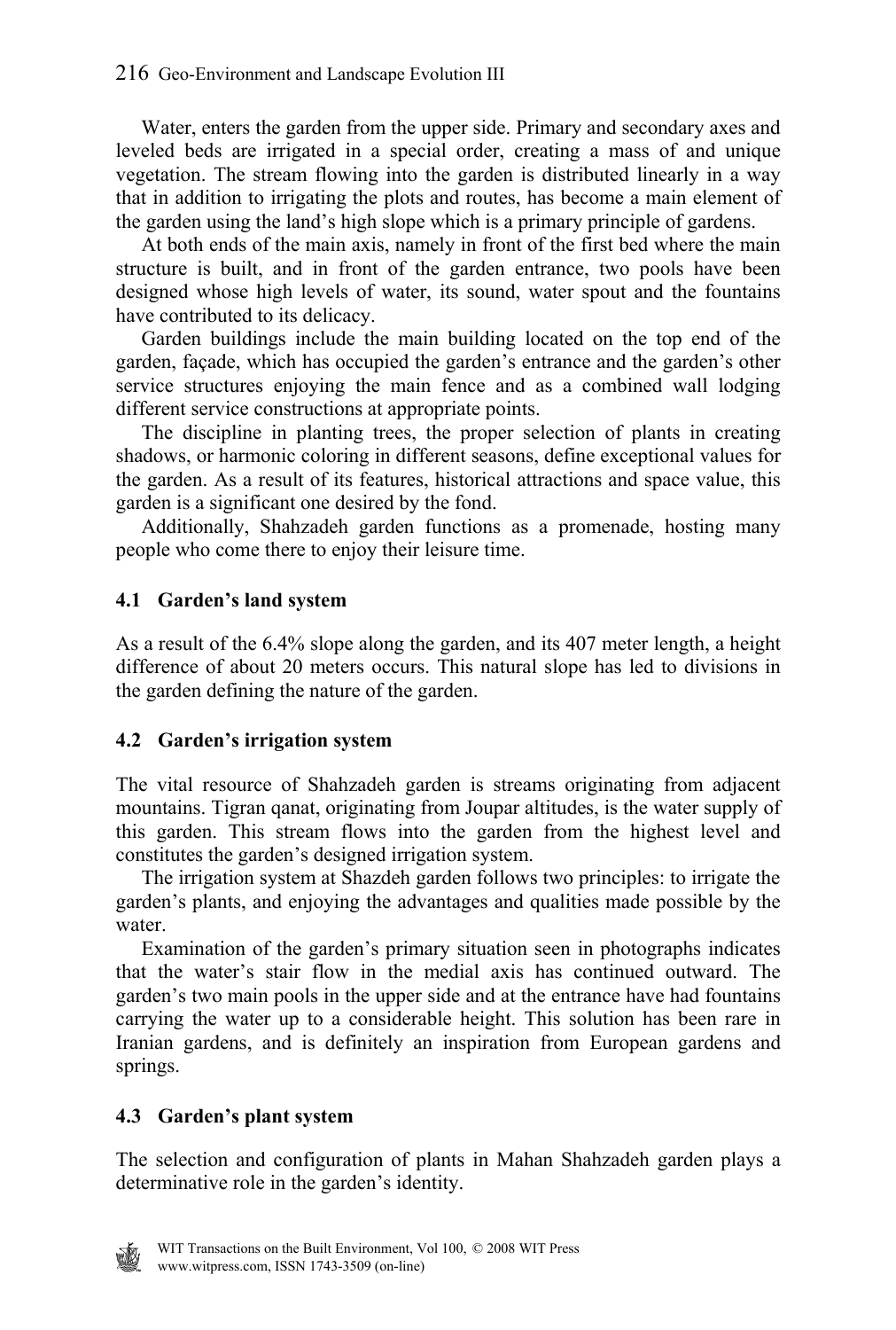The trees and vegetation seen in the bed of Shahzadeh garden are in the order as follows:

- Evergreen and windbreak trees such as pine and cedar
- Shady and wide-leaf trees such as wild wych-elm, rowan, sycamore and aspen (In addition to their importance in creating shadows, these trees are resistant to the region's climate)
- Ornamental plants including ornamental cedars, and ornamental juniper, and Shirkhesht, yielding pint size blossoms in winter.
- Fruit trees, planted in both side plots, especially create unique view when seen from the upper routes.
- Other trees such as ash, salsify, and pine

### **4.4 Garden's feeling**

When you enter the garden, in the whole space along the main axis landscapes of Joupar altitudes are seen. This long landscape is hidden by the huge size of the main structure and is reinforced by the trees at both sides having different colors at different seasons.

 The water's overall stream along the garden's main axis and the waterfalls and their sounds, have contributed to a high quality for this axis. Tree reflections, the façade structure and the gazebo have contributed to a relaxing feel about the garden, one of peace and solitude. Light and shade play a significant role in this landscaping.



Figure 2: Plan and section of Shah Zadeh garden, Mahan – Kerman.

# **5 Conclusion**

Considering the discussions above, Iranian garden construction features can be classified as follows:

- 1. Garden is a depiction of Paradise (Considering Iranians' view to Paradise and its role in emergence of the Iranian garden)
- 2. Role of land and bed is important so far as topography, fertility, and position in function and type of the garden is regarded.